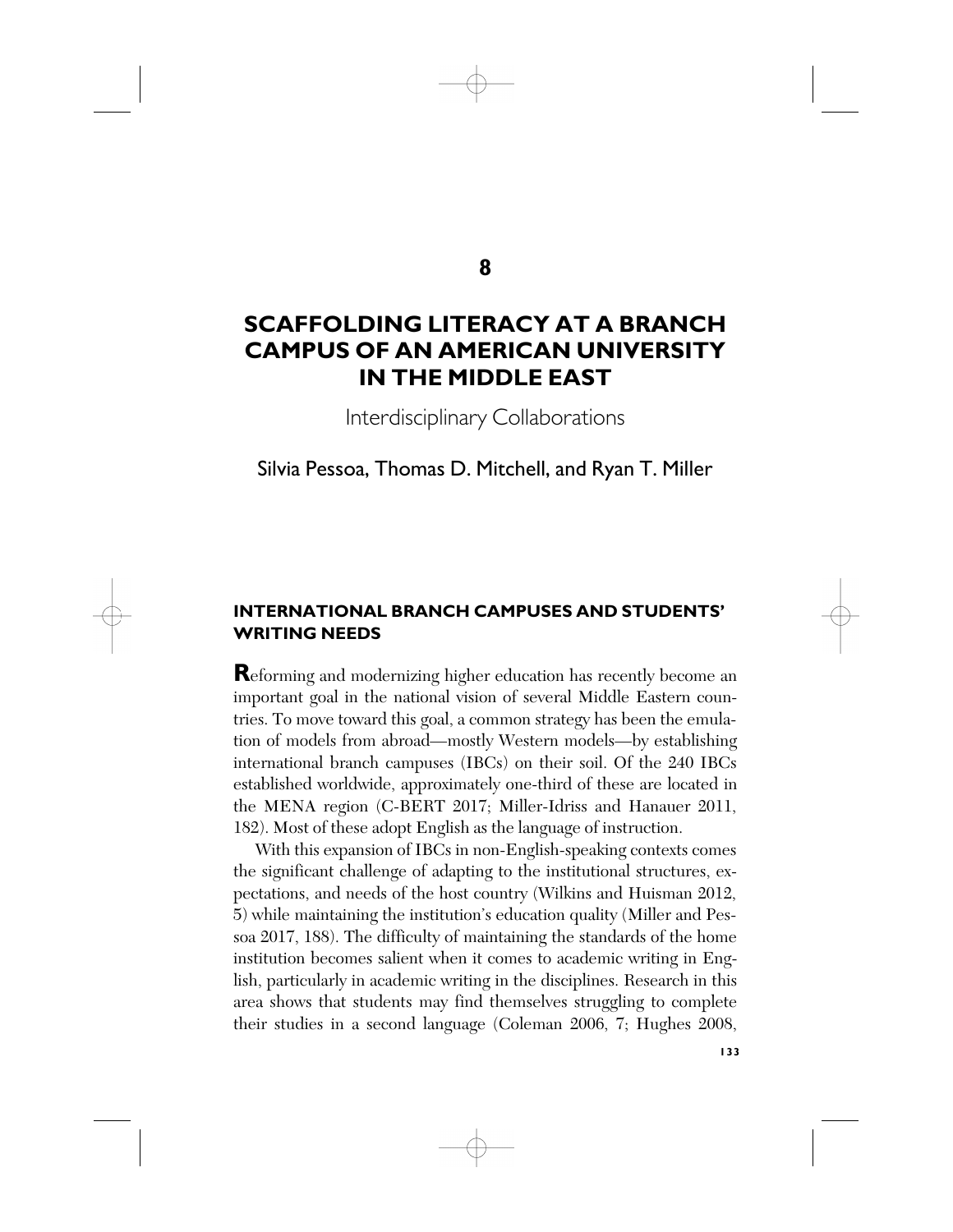118), and technical and academic writing can be especially challenging for students at IBCs (Evans and Morrison 2011, 203). In our context, we found that many students enter the university less prepared and with less knowledge of academic genres than students at the main campus (Miller and Pessoa 2017, 182). The challenge is exacerbated because professors coming from the main campus of these universities may not have extensive experience teaching linguistically and culturally diverse students and may, therefore, not be prepared to help their students with their writing needs.

Our previous research shows that faculty adopt different strategies when faced with this challenge when adjusting to IBCs (Miller and Pessoa 2017, 186). Concerned about maintaining the main campus standard by covering all the material and not watering down the curriculum, some professors do not adjust their practices or course expectations at all. Others lessen the intensity of writing and reading requirements for their courses. Still others invest significant effort in helping students develop their writing skills either by developing strategies to scaffold student writing through past experience or by seeking opportunities to collaborate with writing faculty to more effectively scaffold their students' writing.

In this chapter, we<sup>[1](#page-14-0)</sup> focus on our interdisciplinary collaborations with faculty in history, design, and information systems at a branch campus of an American university in the Middle East. We describe the underlying process of collaboration that guided our work and the implementation of writing workshops. We then provide a summary of the collaboration in each discipline and present some evidence of the outcomes. The central purpose of this chapter is to show how these interdisciplinary collaborations serve as a model to scaffold student writing development in higher education, particularly in IBCs.

# **A MODEL FOR SCAFFOLDING STUDENT WRITING DEVELOPMENT**

Our approach to scaffolding student writing development follows the tradition of Systemic Functional Linguistics (SFL)-informed genre pedagogy. SFL research provides rich descriptions of various genres, including the stages and linguistic features that are important for meet-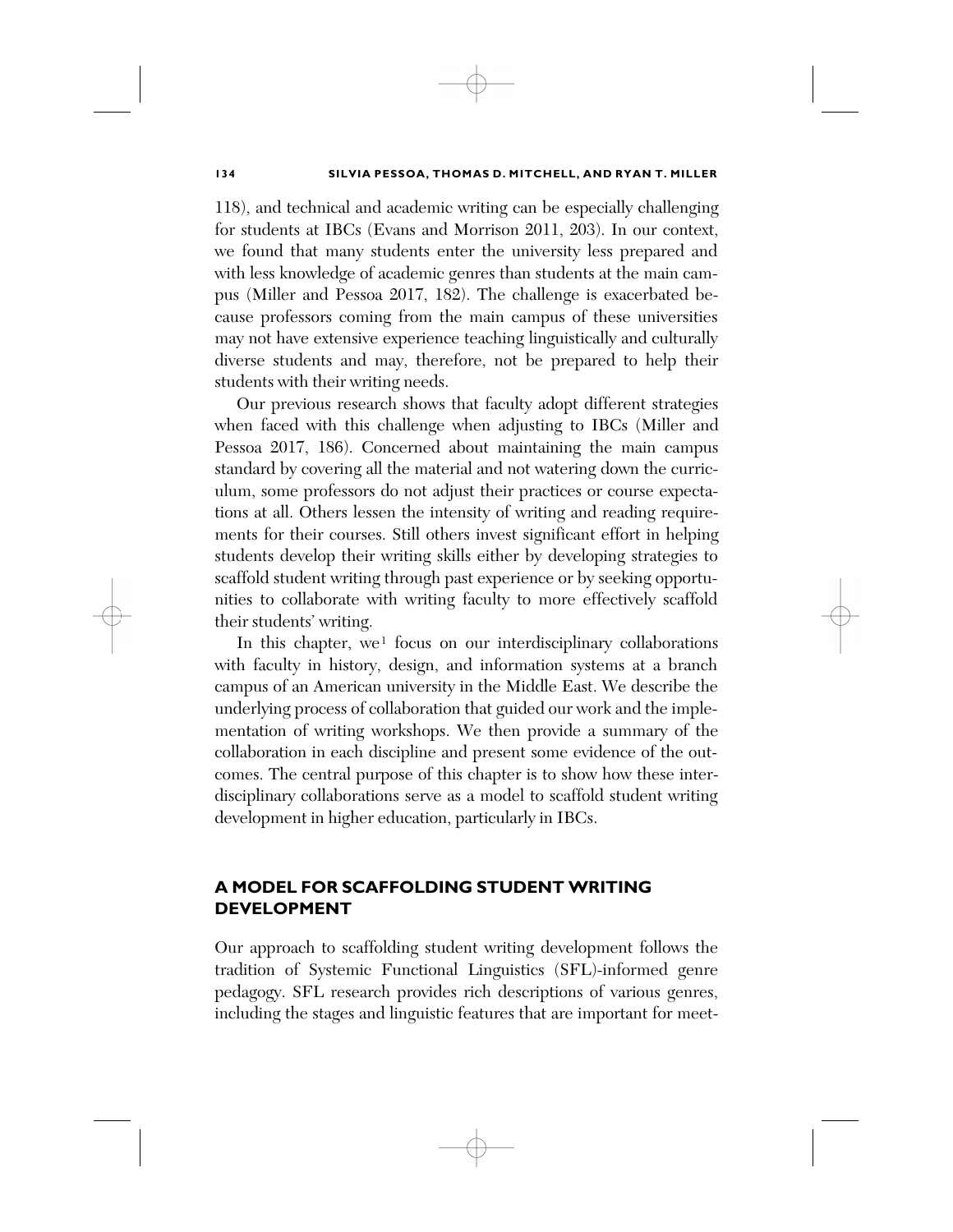ing the expectations of school genres (Christie and Derewianka 2008, 1; Coffin 2006, 18; de Oliveira 2011, 25; Schleppegrell 2004, 113). Operating from the perspective that genre is a "staged, goal-oriented, social process" (Martin 1992, 505), SFL-based genre instruction aims to scaffold students' production of increasingly complex genres by making language choices explicit (Martin, 2001, 155; Martin and Rose 2008, 6). As much previous research has found SFL-informed genre pedagogy to be effective for improving academic writing, we have used these tools in our collaborations with faculty in history, design, and information systems to scaffold student writing development.

Our collaborative process requires us to gain knowledge about disciplinary, course, and assignment expectations. We begin by reviewing course materials and assignment guidelines and interviewing the faculty. We use this information to understand how each course's expectations align with what we have learned from our review of the literature on writing in the discipline under study. Taken together, this knowledge then informs our analysis of high-graded and low-graded assignments from former students to identify the features of valued responses to the assignments. We also engage the faculty in think-aloud protocols with student writing to gain more insights about how our analysis of what they seem to value aligns with their reaction to the text as they read. This information allows us to redesign assignment guidelines to make expectations more explicit for students. We then develop and deliver workshop materials that make explicit the language needed to meet genre expectations (Pessoa, Mitchell, and Reilly, forthcoming). To document outcomes, we collect and analyze student writing using SFL. We use interviews with students and faculty throughout the semester to help contextualize our analysis and document feedback about the workshops. Based on what we learn from the entire process across a semester, we then refine our existing materials and consider new ways to improve this iterative process for subsequent semesters.

Clearly, this model of interdisciplinary collaboration to scaffold student writing development requires considerable investment from both language specialists and disciplinary faculty in an on-going process of data collection and analysis to implement improved versions of the intervention. Our research shows that such investment has positive effects on student writing development. In the following section, we re-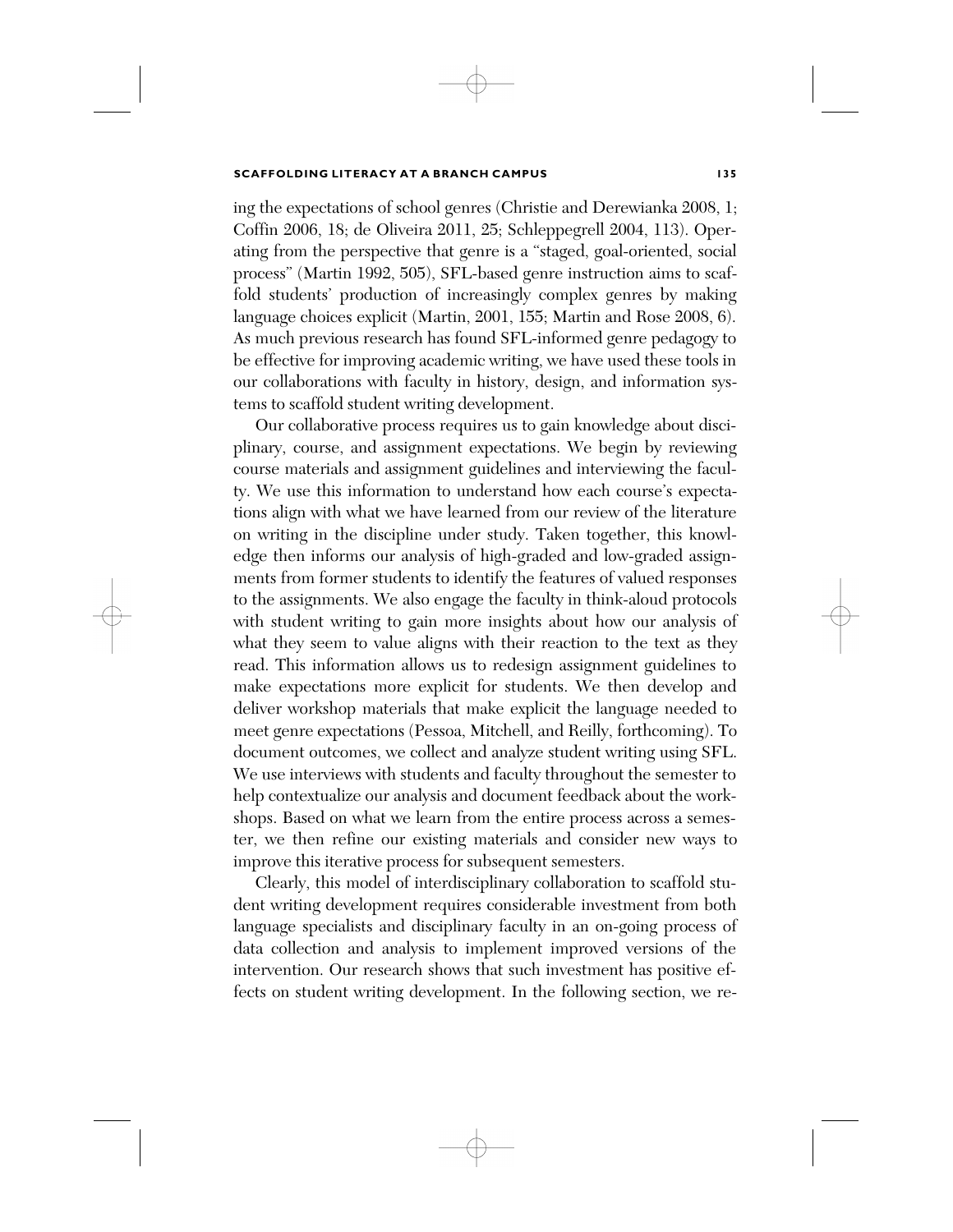port on our work in history, design, and information systems and highlight some outcomes of these collaborations.

### **SCAFFOLDING WRITING IN HISTORY**

Since 2009, we have been collecting and analyzing student writing from a global histories course at our institution. In this course, students are expected to write six argumentative essays (1–2 pages each) in response to prompts and based on primary and secondary sources. However, our research shows that students do not always meet assignment and genre expectations (Miller, Mitchell, and Pessoa 2016, 17; Miller and Pessoa 2016a, 853; Mitchell and Pessoa 2017, 31; Pessoa, Mitchell, and Miller 2017, 48). Thus, following our model of interdisciplinary collaboration described earlier, we have developed a series of writing workshops to help students better meet the expectations of the history argument genre (Pessoa, Mitchell, and Reilly, forthcoming). As our understanding of writing expectations in this course evolved, we created a new assessment rubric for the essays. This rubric stays faithful to the professor's desired criteria while also making the linguistic resources needed to meet these criteria explicit. The rubric's descriptions and the workshop materials mutually reinforce each other: we supplement the rubric with annotated copies of sample texts that illustrate strong and weak use of the resources for each category. By linking student assessment more directly to linguistic resources they need to write effectively, we hope that our explication of these resources will have an even stronger impact.

Each of the workshops largely follow the same structure. We ask the students to prepare before the workshops at home by reviewing sample texts with guided questions. During the workshops, we discuss their answers as we introduce relevant metalanguage. We then provide new samples to analyze together, using the metalanguage to identify strengths and co-constructing revisions when the samples can be improved.

More specifically, Workshop 1 focuses on the disciplinary expectations of responding to the prompt with an arguable thesis, following the stages of argument, and staying consistent from beginning to end. We provide students with sample prompts and thesis statements to high-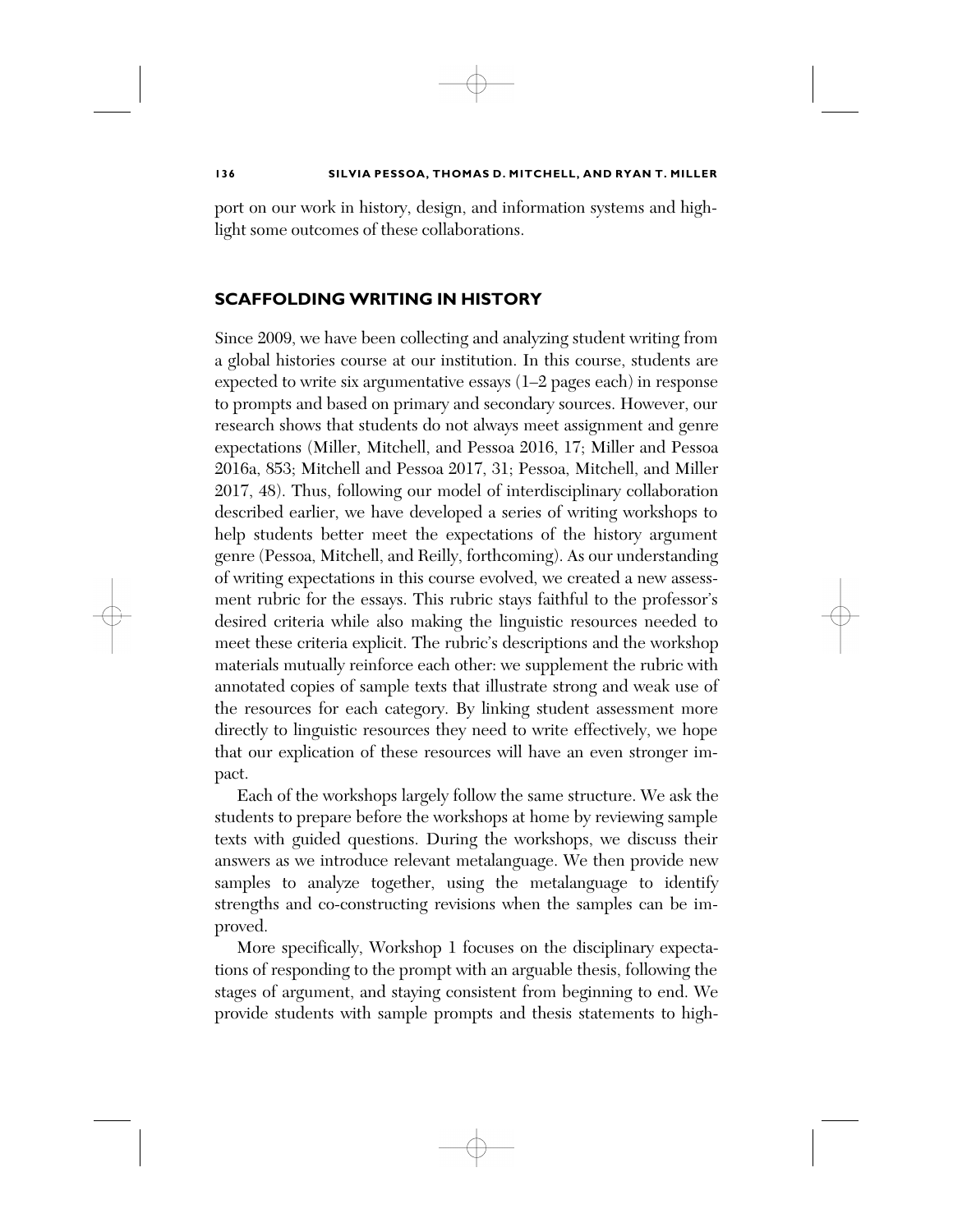light the difference between argumentative and non-argumentative thesis statements. We make it explicit to the students that to write an argumentative thesis statement, they need to make a claim about the source text with an interpretation, characterization, or evaluation, rather than just reproduce information from the source. We also show how to avoid the common pitfall of responding with non-arguments by showing samples that ignore key language in the prompts, such as language that invites a thesis with an evaluation of degree, a key type of prompt for history argument writing (Coffin 2006, 78). We go through the stages of argumentation by illustrating an effectively organized sample essay with the stages clearly color coded. The stages of history arguments include: 1) an optional background section, 2) a thesis stage where a central argument is set forth, 3) supporting arguments with effective topic sentences, and 4) finally, a reinforcement of the central argument (Coffin 2006, 79). We also use samples to highlight the importance of staying consistent from beginning to end, as we have found that former students wrote inconsistent arguments, particularly when the thesis and reinforcement stages did not align (Miller, Mitchell, and Pessoa 2014, 111).

Workshop 2 focuses on the disciplinary expectation of using evidence that is carefully interpreted and assessed to defend a position while incorporating diverse points of view (de Oliveira 2011, 112). Thus, we emphasize the importance of bringing different voices into the argument, attending to the tentative nature of historical evidence, and maintaining an argumentative stance throughout the essay. We focus on interpersonal resources based on Martin and White's (2005, 92) engagement framework to help students integrate information from the sources, show awareness of multiple perspectives, and align the reader with their position. We discuss incorporation of the source text in terms of *expanding the dialog* by acknowledging the sources (e.g., "According to McNeill") and incorporating information from the source (e.g., by quoting), and then *narrowing the dialog* by explaining the quotations as they relate to the writer's argument (e.g., *this evidence indicates that*) and thus bringing the reader closer to the writer's perspective. These resources allow students to analyze their evidence, formulate *reasons* to explain *why* they chose certain quotes for evidence, and assert how the evidence supports their claims. We also discuss the use of counter (*but; just; only*) and concede-counter (*although this . . .*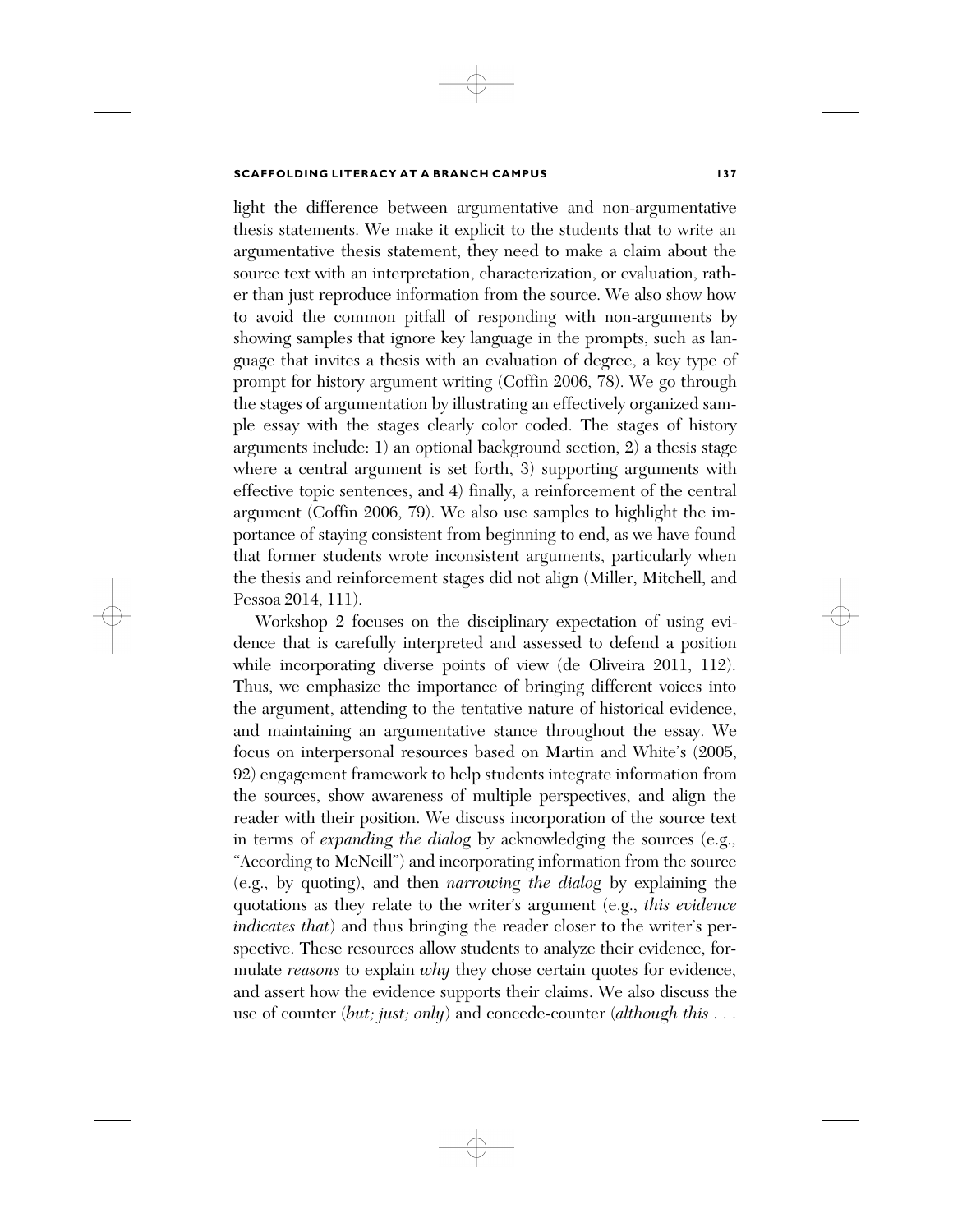*that*) moves that allow writers to demonstrate an awareness of different perspectives while aligning the reader with their established position.

Our analysis of student writing from a semester when we conducted these workshops indicates that our explicit instruction has helped students increasingly meet genre expectations and integrate the target linguistic features of the workshops in their writing (Pessoa, Mitchell, and Reilly, forthcoming). The students who benefited most from the workshops were those who began the semester with least success (in their first essay, prior to Workshop 1) in terms of meeting genre expectations and using valued linguistic resources effectively (Mitchell and Pessoa 2017, 35; Pessoa, Mitchell, and Miller, 2018, 88). Our findings also indicate that more experienced student writers incorporated workshop materials in more sophisticated ways than the novice writers (Pessoa, Mitchell, and Miller, 2018, 89). These outcomes provide positive reassurance of the value of our on-going interdisciplinary collaboration, which evolves as we continue to collect and analyze student writing.

### **SCAFFOLDING WRITING IN DESIGN**

In 2015 and 2016, we collaborated with a design professor to scaffold writing in his reading-intensive and discussion-driven course that introduces students to design history, theory, and criticism, entitled "The Designed World: A Liberal Inquiry into Design and Human Experience." The course comprises four units: communication (visual design), construction (industrial design), interaction (design for experience), and integration (using design principles from the first three units to address complex systems/problems). Students are required to write four argumentative papers (ranging from 1,000 to 2,400 words) in which they apply one or more theoretical frameworks from the course to critique the design of real-world objects, spaces, experiences, or systems.

Following our model for scaffolding student writing, in the first part of the collaboration, we tried to understand what the design professor valued in student writing by analyzing papers written by his former students. Our analysis indicated that the higher-graded essays were more analytical than the low-graded essays; higher-graded writing more frequently and effectively applied design theories, cited course readings, and integrated key concepts from design as analytical frameworks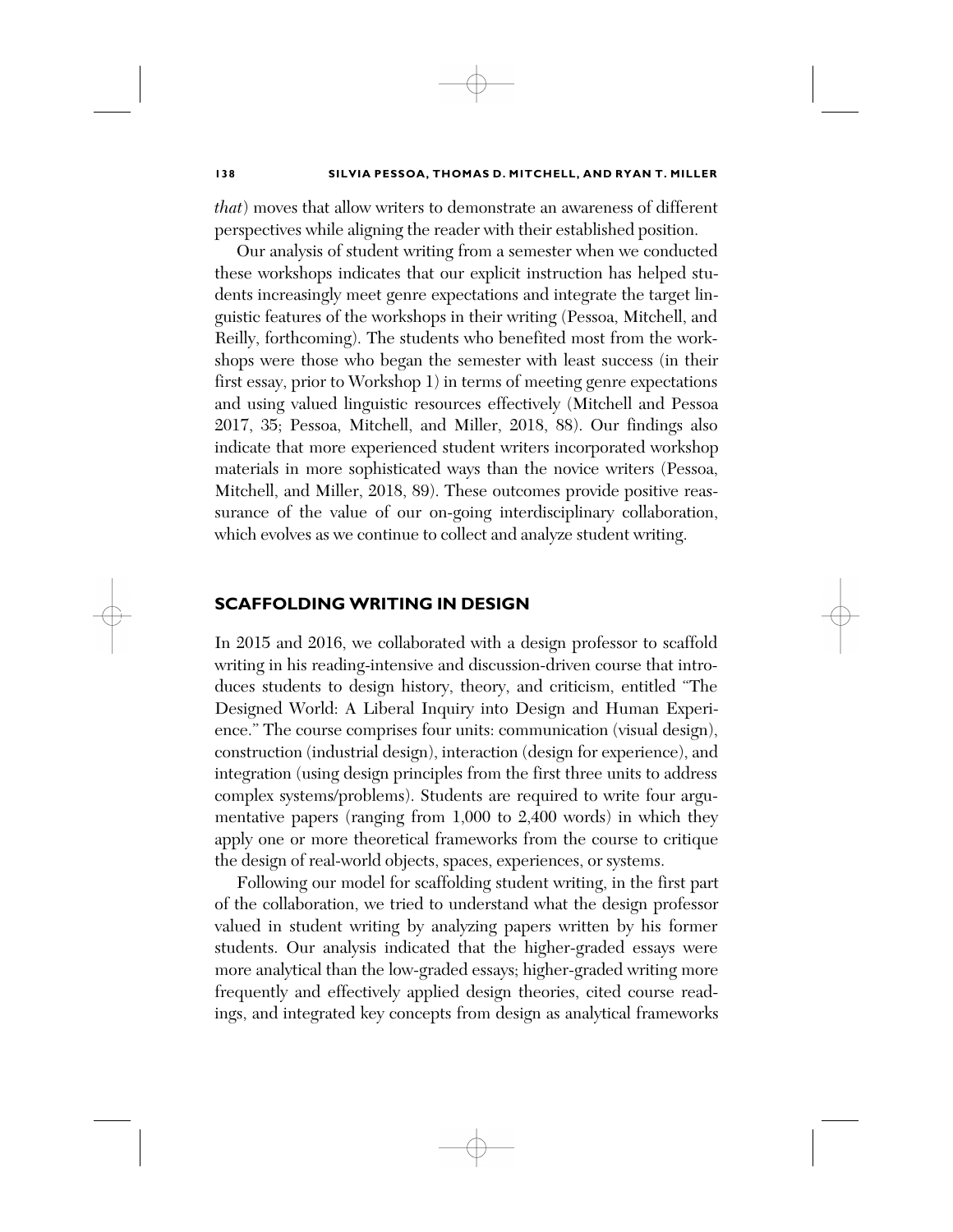(Mitchell and Pessoa, forthcoming). We then interviewed the professor and asked him to perform think-aloud protocols with the student papers. All of this helped us unpack his expectations for writing beyond what was explicit in his original assignment descriptions. In our first interview with the professor, we learned that our initial findings were closely aligned with his expectations for strong writing. In this first phase we also began to initiate revisions to the assignment guidelines and assessment rubric with the professor.

The second phase involved the collaborative rewriting of the assignment guidelines. This was a thorough process of two-hour meetings to unpack the professor's expectations for each of the four assignments (eight hours total). In each meeting, we posed questions to the professor about the most current assignment guidelines to ensure we understood his goals and expectations. When we pressed him for more details, the professor often seemed confused about what he was asking of students, and we all clarified our understanding significantly after much probing and questioning. We (the authors) used what we learned to draft more explicit guidelines about the central argument, required analytical frameworks, and potential organization.

In the third phase, we developed workshop materials to scaffold each of the four writing assignments. In these workshops, we co-taught with the professor to explain the assignment guidelines to the students and led brainstorming activities to generate strategies for executing the assignments' structure, functional moves, and connections to course material. The scaffolding materials listed the purpose of the assignment in general terms (e.g., apply design frameworks to an analysis of visual communication), followed by a specific description of the assignment. In the workshops, we read the assignment with the students and then asked them to articulate what they understood to be expected of them. We provided them with an example of the general argument they were to make in the given paper. We then brainstormed the potential parts of the paper: the introduction, an explication of the key concepts, and the analysis of objects/experiences/spaces, and a conclusion. To ensure that students would front their argument, we asked them to brainstorm ideas for what to include in the introduction. We generated strategies for paragraph development, including creating a strong controlling idea, balancing description of design objects with critical claims about them, and integrating source material purposefully.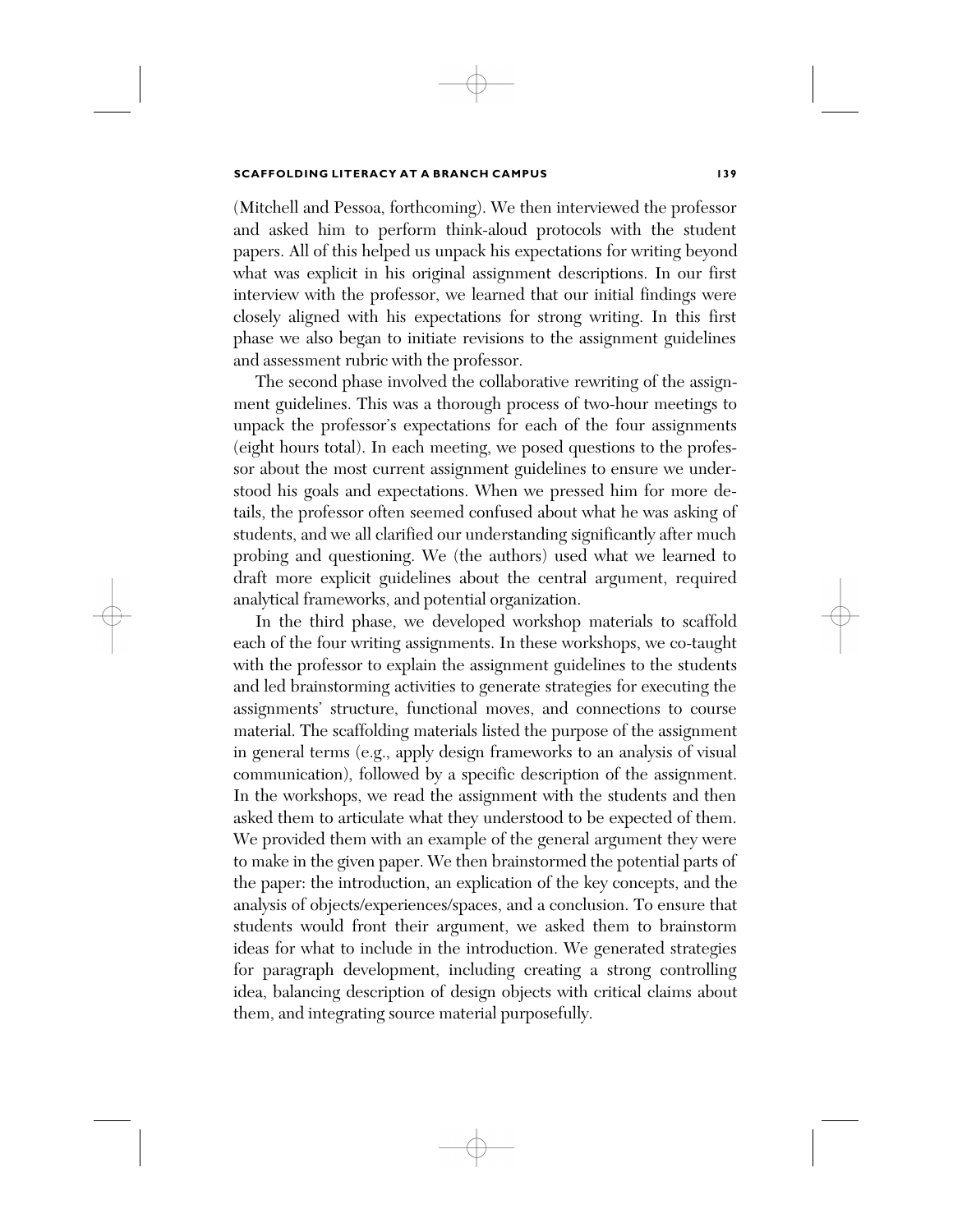At the end of each semester, we conducted a follow-up interview with the professor to reflect upon the collaboration and its outcomes and short interviews with the students, and we analyzed student writing after the collaboration. Our post-collaboration analysis shows improvement in student writing compared to former student writing. Our analysis of Paper 1 written in fall 2014 (without writing workshops) with Paper 1 from fall 2015 shows that the papers written in fall 2015 are more analytical. They have more citations, rely less on narrative language, consistently frame the introduction using the problem-solution structure discussed in the workshops, effectively introduce the source material to set up the argument, have a focused and explicit main claim, use a unifying concept for analysis, frame the analysis using design theory, effectively integrate the course authors in the analysis, and highlight both positive and negative features of communication design. Our preliminary analyses of subsequent assignments are similar and seem to confirm the positive impact of our explicit instruction.

### **SCAFFOLDING WRITING IN INFORMATION SYSTEMS**

Our work scaffolding student writing in history and design has led to a major research project in which we work with the faculty in the entire information systems program at our institution to scaffold student writing development. An initial component of this project has been our collaboration with one professor to scaffold the writing of a case analysis assignment in his introductory information systems course.

The case analysis is a prominent genre in information systems and business education that is based on the Harvard case method and requires students to study a case and write an analysis of it. The case is a document, or set of documents, that describes a company, its background, and/or its employees; highlights problems encountered by the company or its product; and, sometimes, discusses the company's approaches to solving the problems. Cases are often factual reports on actual businesses, but some are fictional; however, they always present an objective account of a realistic business situation. Although the features of case analyses may vary, they are usually written as a problemsolution genre in which students identify an organization's problem(s) and implemented solutions, analyze how successful the organization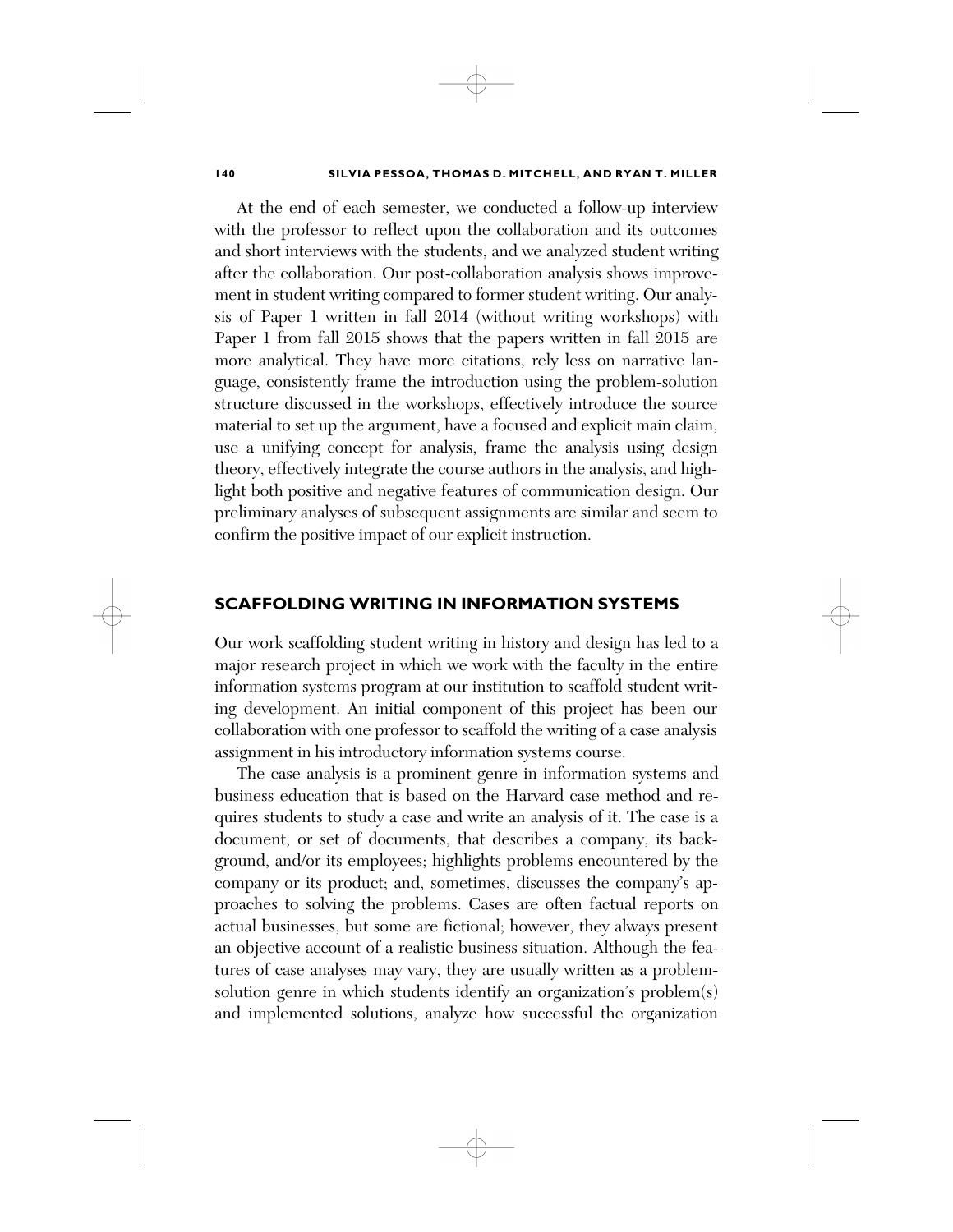was in solving its problem(s), and propose further solutions and/or recommendations (Forman and Rymer, 1999, 124; Nathan, 2013, 62; 2016, 5; Zhu, 2004, 120). In the analysis stage, students are often expected to draw on key concepts from the curriculum and connect the case to these concepts in their analysis.

Our previous work analyzing case analyses from former students in this institution shows that students were often overwhelmed by the many roles and functions they had to enact (Miller and Pessoa 2016b, 47). A role can be thought of as a textual identity that the writer adopts through their writing in a text, with different parts of the case analysis calling upon students to enact the roles of student, consultant, or manager. At the same time, each role has various functions; for example, enacting the student role may involve reporting on the case, synthesizing information from it, or applying disciplinary knowledge to the case; enacting the role of the consultant involves providing recommendations based on evaluations. Given these diverse roles and functions, many students did not meet genre expectations because they never shifted from reporting to analyzing (Miller and Pessoa 2016b, 52). We realized the assignment guidelines, which simply posed questions for students to answer about the case, likely contributed to the students' difficulties. Students did not understand that these questions were aiming to elicit a full-fledged problem-solution-analysis genre, and, thus, most responded with discrete answers to each question. In order to effectively scaffold student writing of the case analysis genre, we determined that the assignment guidelines needed to be explicit about the purpose of a case analysis, the stages, and the linguistic features to accomplish each stage, particularly the analysis stage.

We worked with the professor on multiple revisions of the assignment, eventually composing a version that included a definition of case analysis and explicitly articulated the expectations for their written product. Students were told that the purpose of the case analysis was to analyze the strategies that a company implemented to overcome its decline in sales and provide evaluative claims with support about the extent of its success. In order to do this, students first had to explain the case in their own words (i.e., summarize and synthesize the problem(s) the company faced and the solution(s) it implemented), and then analyze and evaluate the case. In their analysis, the students were to rely on theoretical frameworks or key concepts learned in class. For this case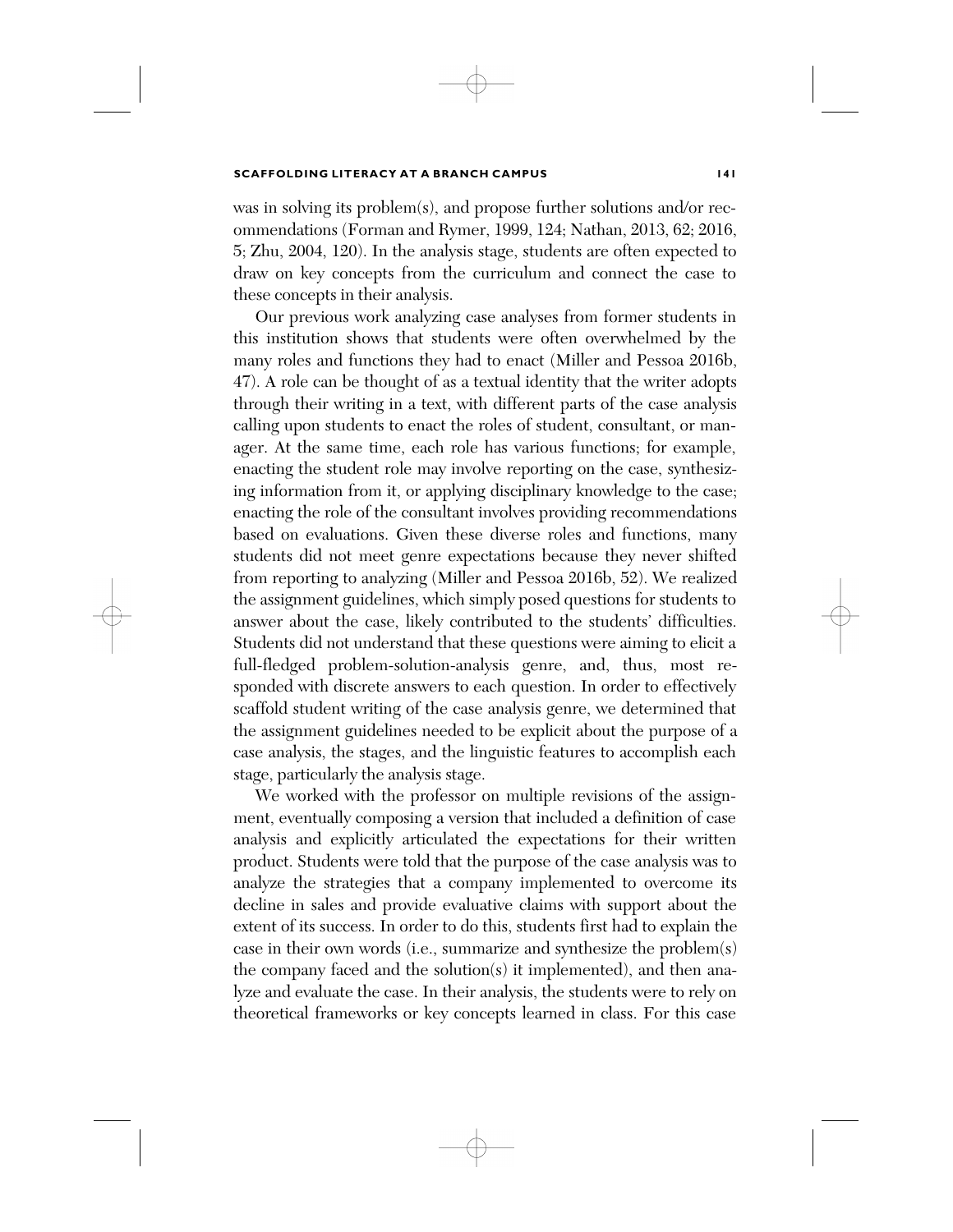analysis, they were to refer to different approaches to innovation (e.g., incremental vs. radical innovation, process vs. product innovation).

We then developed scaffolding materials for a workshop. The scaffolding materials described the structure of the assignment in more detail with a focus on the analysis section. In the writing workshop, we emphasized the difference between reporting on the case and analyzing it. We told students that while reporting and synthesizing are important in order to identify the problem(s) and solution(s) implemented by the company, an effective case analysis goes beyond reporting and uses the key concepts from the course (e.g., approaches to innovation) to analyze how successful the company was in implementing its solution(s). In the workshop, we presented students with model paragraphs that highlighted ways to keep the case analysis analytical. We presented students with a sample introduction that stated the purpose of the case analysis, what key words were used to analyze the case, and what the students' main argument about the case analysis was with a phrase such as: "My analysis shows that the LEGO company (the case) was successful/not successful/somewhat successful in implementing X type of innovation(s)." We also provided a sample paragraph to show a strategy for starting the analytical stage by restating the main claim, introducing and defining key concepts of analysis, and stating potential supporting claims. We showed them a sample analytical paragraph that highlighted effective use of particular linguistic resources that allow writers to make a point/claim at the beginning of their paragraph and support their claim with evidence from the case and connections to the key concepts of analysis. We highlighted the importance of nuanced and balanced evaluations within an analytical paragraph.

Based on the assignment guidelines and workshop materials, we codesigned a rubric with the professor. The postdoctoral research fellow on our team used this rubric to assess students' rough drafts and give them feedback, with a specific focus on the stages of the case analysis and the use of analytical language. Based on this feedback, the students wrote a final draft that was graded and commented on by the information systems professor.

Our analysis of the students' final draft of the case analysis reveals improvement in student writing compared to a previous semester. Although there are differences between higher-graded and lower-graded case analyses, the redesign of the assignment guidelines and the explicit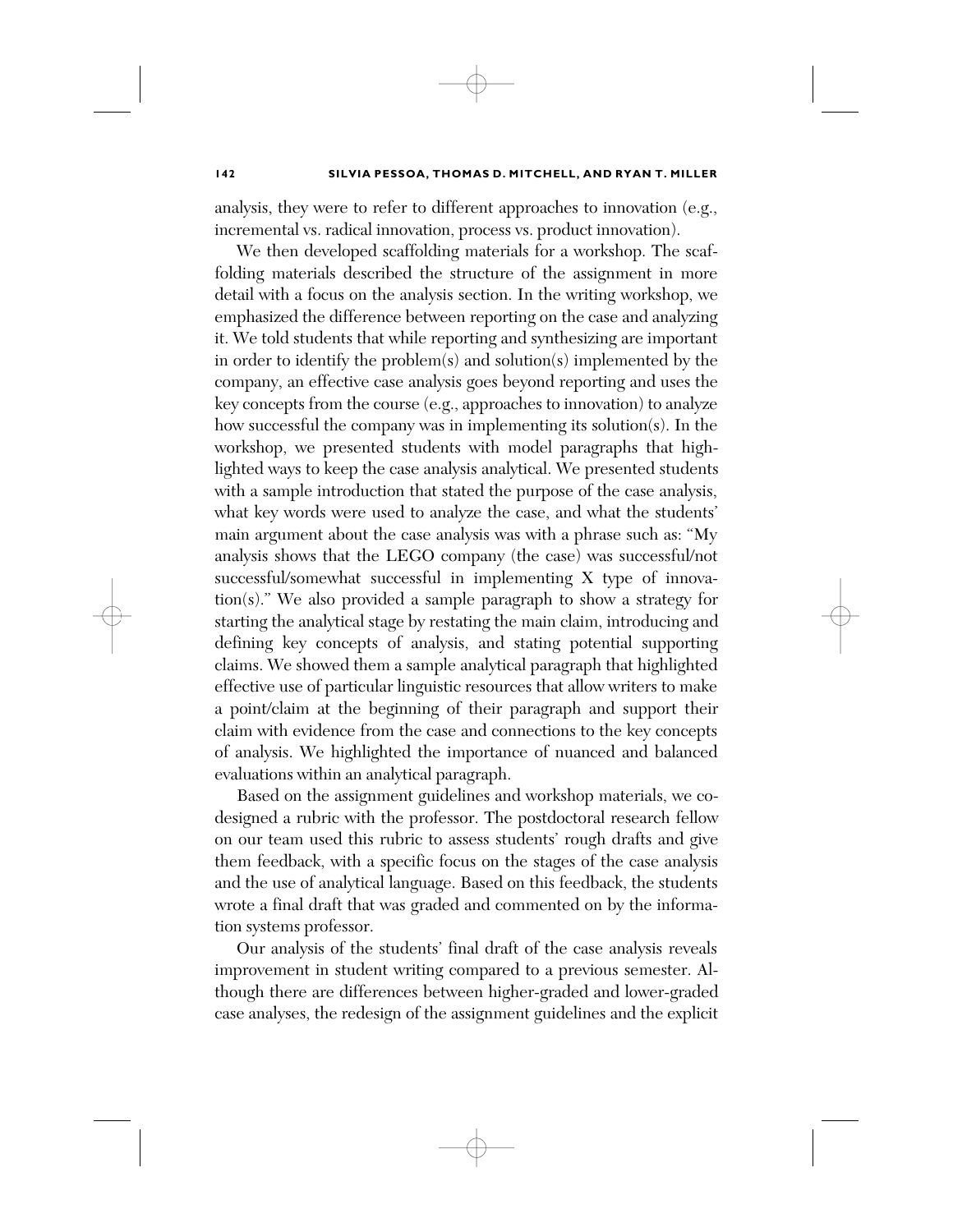instruction in the workshops allowed all students to follow the stages of a case analysis. In previous years, students answered questions posed by the professor about the case without any attention to genre stages. By being clear about the distinct reporting and analysis stages of the case analysis, we found a reduction in the problems caused by the diverse roles and purposes in previous semesters; most students were able to clearly report on the case, untangling problems and solutions and presenting them effectively in discrete sections. In addition, we found more evidence of analytical writing, as students grounded evaluations about the case in relevant key concepts from the course. Building on our work in this course, we are working to refine these scaffolding materials and implement them in a second-semester information systems course in which the same students are expected to write more sophisticated case analyses. We will continue to track students' uptake of the writing workshop materials and their writing development as they progress through their studies.

### **CONCLUSION AND RECOMMENDATIONS**

This chapter highlights the value of collaboration between language specialists and faculty in the disciplines and provides a model of collaboration that can be useful in meeting the needs of the increasing number of linguistically and culturally diverse students in higher education, particularly those studying in international branch campuses of Western universities. Our findings show how our process helps faculty clarify their expectations and provide more explicit assignment guidelines, both of which lead to positive writing outcomes. By helping faculty increase awareness of their expectations and the linguistic demands of their assignments, they are then better able to scaffold student writing without the support of writing specialists. This model of collaboration is particularly important at IBCs because although most students at IBCs are second language writers, many of the disciplinary instructors may not have training in writing pedagogy to help second language writers adhere to the rhetorical conventions that are accepted within their particular discourse community.

While this chapter offers several snapshots of our particular interdisciplinary collaborations, SFL-informed genre pedagogy can be imple-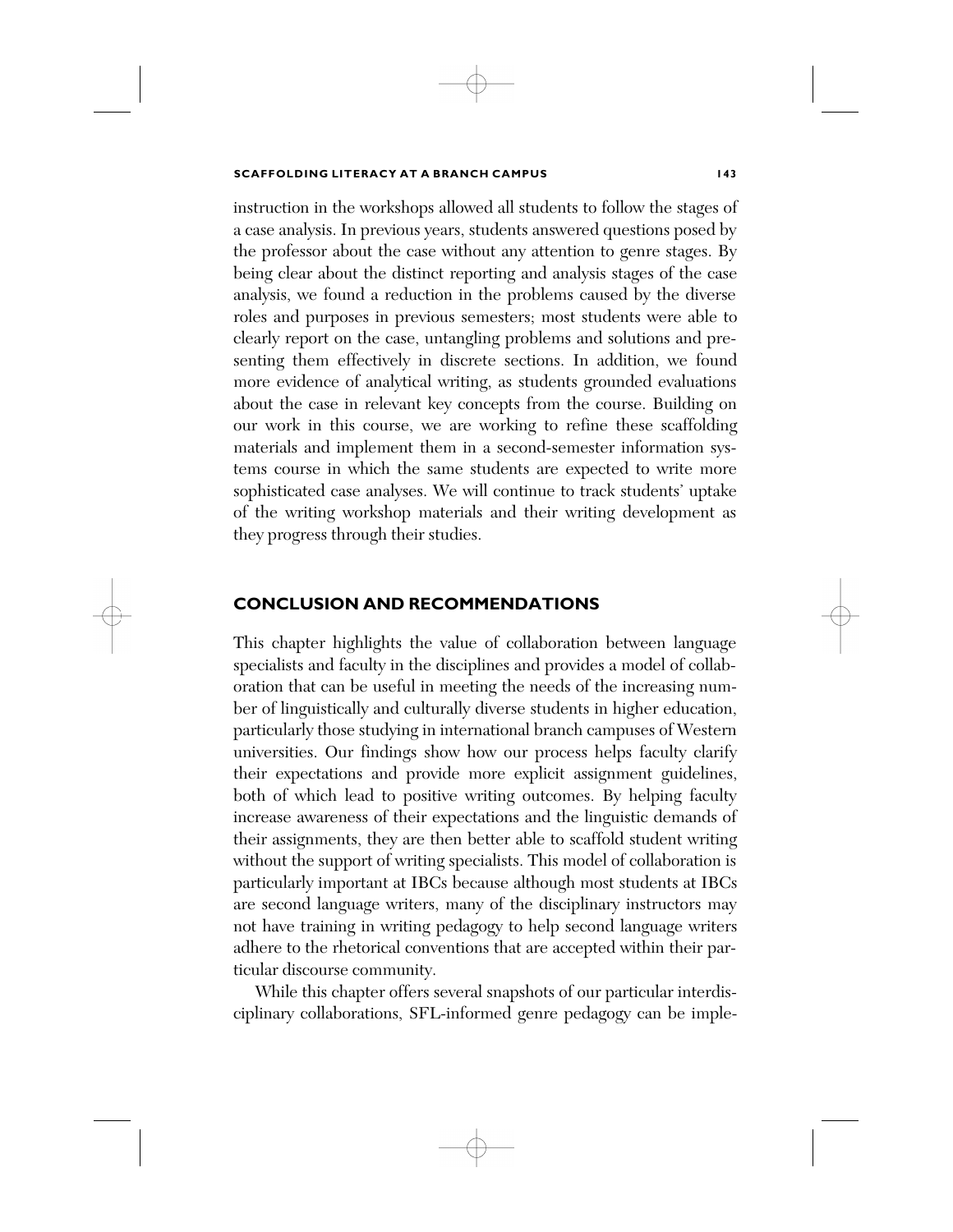mented in many ways. In fact, our model of collaboration is based on a larger-scale project at the City University of Hong Kong called the SLATE (Scaffolding Literacy in Academic and Tertiary Environments) project (Dreyfus et al. 2016, 1). In this project, researchers from the University of Sydney worked with faculty in Hong Kong in disciplines such as biology and linguistics to understand assignment expectations. Based on what they learned, they were then able to help scaffold the writing of students in Hong Kong remotely (online). There are even institutions where such collaborations are part of the curriculum. Vantage College (VC) at University of British Columbia (UBC) offers international students an eleven-month-curriculum of core content courses in one of four programs (Arts, Sciences, Engineering, and Management) taught by faculty in these disciplines, which is combined with substantial discipline-specific language training in concurrent languagefocused modules or for-credit courses provided by the Academic English Program. When VC students successfully complete this elevenmonth curriculum, they join the rest of the UBC students in secondyear courses. Given its scale, our model of collaboration falls in between the SLATE project and VC, in that it targets specific disciplines that have shown an interest in working with us and it is spearheaded by only the first two authors with support on data analysis from the third author, and with support from research staff when funding is available.

Our model of interdisciplinary collaboration requires considerable effort and investment beyond our typical responsibilities by both language specialists and disciplinary faculty. The starting point for such collaborations is having a disciplinary faculty member interested in addressing student needs through a focus on language. Then, the language specialists must become familiar with the particular demands and challenges of the professor's writing assignments, and of the discipline's linguistic and genre demands. This data and background knowledge form the basis for the development of the intervention materials. After implementing an intervention, it is important to sustain an iterative process of data collection, analysis, and reimplementation to continue refining the materials.

This process closely aligns with the goals of design-based research (Anderson and Shattuck 2012, 16; Collins, Joseph, and Bielaczyc 2004, 18), which is an iterative process and a formative research method that involves collaborations between researchers and practitioners. This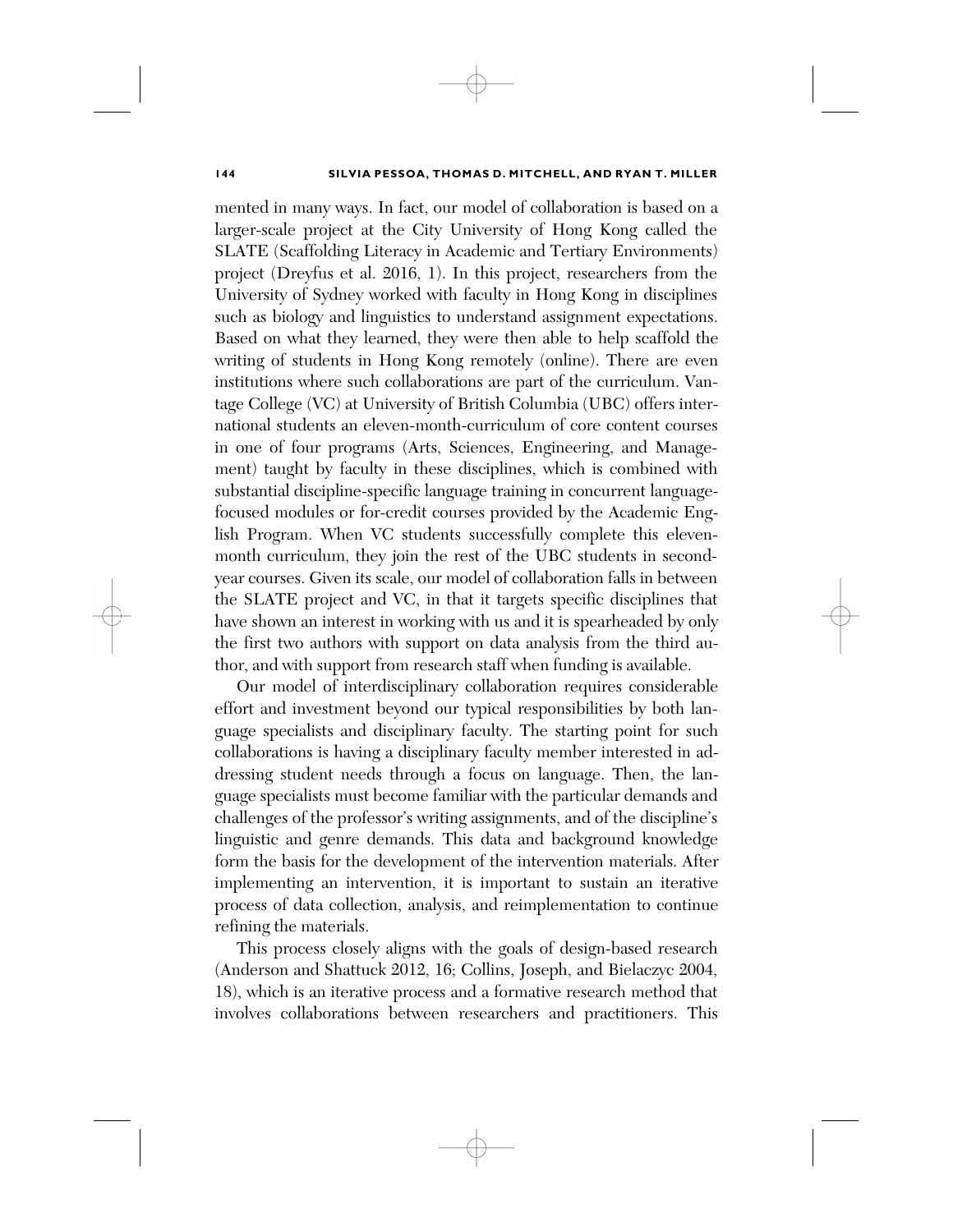method focuses on both the design and implementation of an intervention to examine its impact on learning and teaching in a real-world setting. Since context is important in design-based research, contextual factors determine the kinds of collaborations that can take place in different settings.

In our context, for example, there are several notable factors that have shaped our collaborations. We are at an advantage because all departments in our institution are housed in the same building. Thus, the physical space enhances the kinds of working relationships we can develop with disciplinary faculty. In addition, we have a light teaching load and opportunities for research funding that allow us to hire fulltime research associates. We have also encountered individual differences among the faculty that influence the implementation and sustainability of these collaborations. While some faculty can be highly engaged and committed to working with us, we have also worked with less responsive faculty who see the value of the writing workshops we (the authors) offer to their students but are somewhat resistant to changing their own pedagogical practices. Thus, for these interdisciplinary collaborations to be effectively implemented, we recommend starting small and paying close attention to the contextual factors of the particular institution. Ultimately, our findings from writing outcomes in different disciplines suggest that this kind of collaboration can be successful in supporting student writing development in higher education, particularly in international contexts.

### **ACKNOWLEDGMENT**

This publication was made possible by NPRP grant # 8-1–815-5-293 from the Qatar National Research Fund (a member of Qatar Foundation). The statements made herein are solely the responsibility of the authors.

### **REFERENCES**

Anderson, Terry, and Julie Shattuck. 2012. "Design-Based Research: A Decade of Progress in Education Research?" *Educational Researcher* 41 (1):16–25. https://doi.org/10.3102/ 0013189X11428813.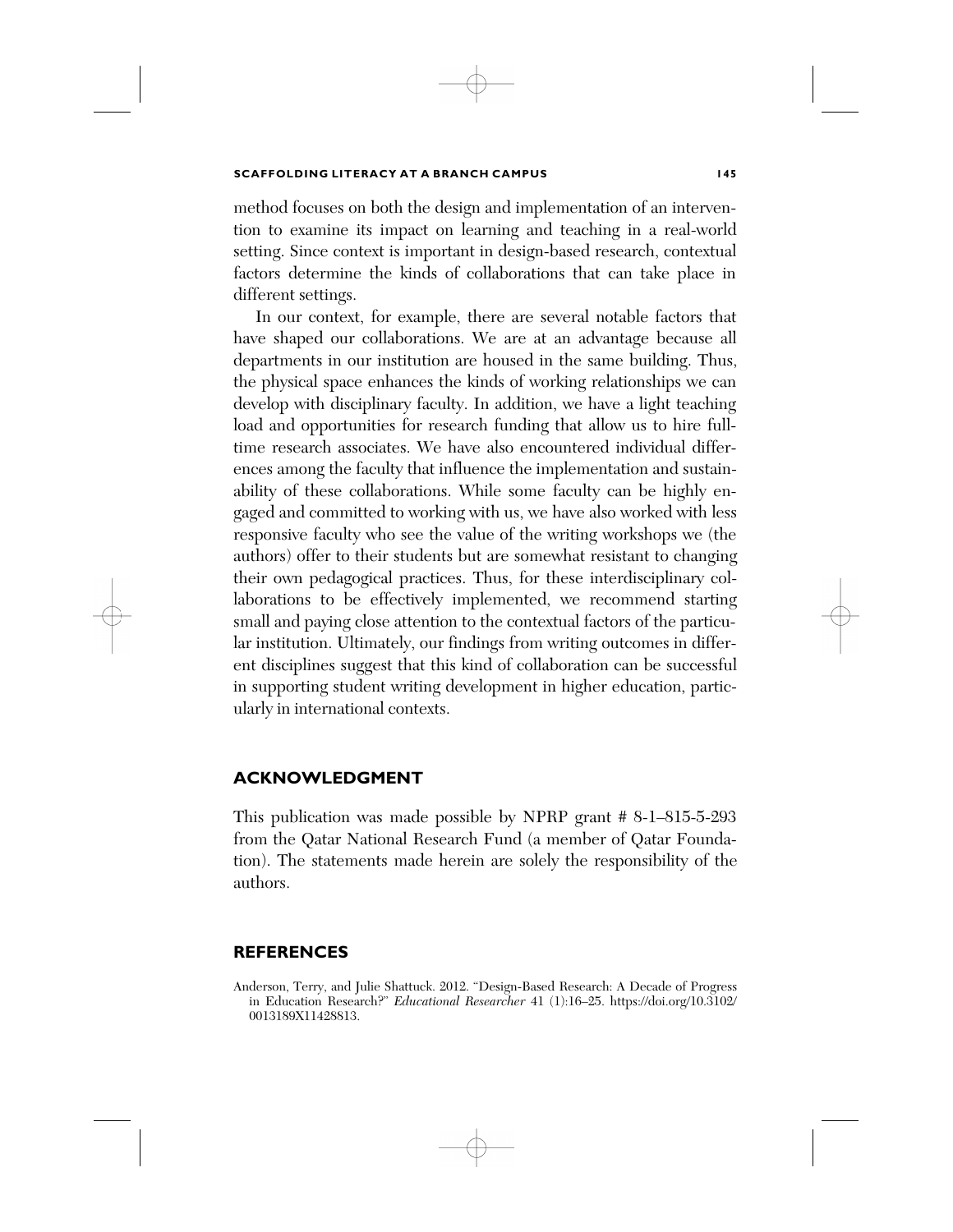- Collins, Allan, Diana Joseph, and Katerine Bielaczyc. 2004. "Design Research: Theoretical and Methodological Issues." *Journal of the Learning Sciences* 13 (1): 15–42. https://doi. org/10.1207/s15327809jls1301\_2.
- C-BERT. 2017. "Branch Campus Listing." *SUNY Albany*. Last updated January 20, 2017. Accessed February 9, 2018. http://cbert.org/?page\_id=34.
- Christie, Frances and Beverly M. Derewianka. 2008. *School Discourse: Learning to Write Across the Years of Schooling*. New York: Continuum.
- Coffin, Caroline. 2006. *Historical Discourse: The Language of Time, Cause and Evaluation.* New York: Continuum.
- Coleman, James A. 2006. "English-Medium Teaching in European Higher Education." *Language Teaching* 39 (10): 1–14: https://doi.org/10.1017/S026144480600320X.
- de Oliveira, Luciana. 2011. *Knowing and Writing School History: The Language of Students' Expository Writing and Teachers' Expectations*. Charlotte, NC: Information Age Publishing.
- Dreyfus, Shoshana J., Sally Humphrey, Ahmar Mahboob, and James R. Martin. 2016. *Genre Pedagogy in Higher Education: The SLATE Project*. London: Palgrave Macmillan.
- Evans, Stephen, and Bruce Morrison. 2011. "Meeting the Challenges of English-Medium Higher Education: The First-Year Experience in Hong Kong. *English for Specific Purposes* 30 (3): 198–208. https://dx.doi.org/10.1016/j.esp.2011.01.001.
- Forman, Janis, and Jone Rymer. 1999. "Defining the Genre of the "Case Write-up." *Journal of Business Communication* 36 (2): 103–133. https://dx.doi.org/10.1177/ 002194369903600201.
- Halliday, Michael A. K., and Christian M. I. M. Matthiessen. 2004. *An Introduction to Functional Grammar*. London: Routledge.
- Hughes, Rebecca. 2008. "Internationalisation of Higher Education and Language Policy: Questions of Quality and Equity." *Higher Education Management and Policy* 20 (1): 111–128. https://dx.doi.org/10.1787/hemp-v20-art6-en.
- Martin, James R. 1991. "Giving the Game Away: Explicitness, Diversity, and Genre-based Literacy in Australia." In *Functional Il/literacy*, 155–174. Vienna: Publishing House of the Austrian Academy of Sciences.
	- ———. 1992. *English Text: System and Structure*. Amsterdam: Benjamins.
- -. 2013. "Genre-Based Literacy Programs: Contextualising the SLATE Project." Lin*guistics and the Human Sciences* 7 (1-3): 5–27. https://doi.org/10.1558/lhs.v7i1-3.5.
- Martin, James R., and David Rose. 2008. *Genre Relations: Mapping Culture*. London: Equinox Publishing.
- Martin, James R. and Peter R. R. White. 2005. *The Language of Evaluation: Appraisal in English.* New York: Palgrave Macmillan.
- Miller, Ryan T., Thomas D. Mitchell, and Silvia Pessoa. 2014. "Valued Voices: Students' Use of Engagement in Argumentative History Writing." *Linguistics and Education* 28 (December): 107–120. https://dx.doi.org/10.1016/j.linged.2014.10.002.
- Miller, Ryan T., Thomas D. Mitchell, and Silvia Pessoa. 2016. "Impact of Source Texts and Prompts on Students' Genre Uptake." *Journal of Second Language Writing* 31 (March): 11–24. https://dx.doi.org/10.1016/j.jslw.2016.01.001.
- Miller, Ryan T., and Silvia Pessoa. 2016a. "Where's Your Thesis Statement and What Happened to Your Topic Sentences? Identifying Organizational Challenges in Undergraduate Student Argumentative Writing." *TESOL Journal* 7 (4): 847–73. https://dx.doi.org/10. 1002/tesj.248.
	- 2016b. "Role and Genre Expectations in Undergraduate Case Analysis in Information Systems." *English for Specific Purposes* 44 (October): 43–56. https://dx.doi.org/10. 1016/j.esp.2016.06.003.

2017. "Implementing Writing at an American Branch Campus in Qatar: Challenges, Adaptations, and Recommendations." In *Writing Research and Pedagogy in the MENA Region*, 175–200. Boulder, CO: University Press of Colorado. https://wac.colostate.edu/ books/mena/.